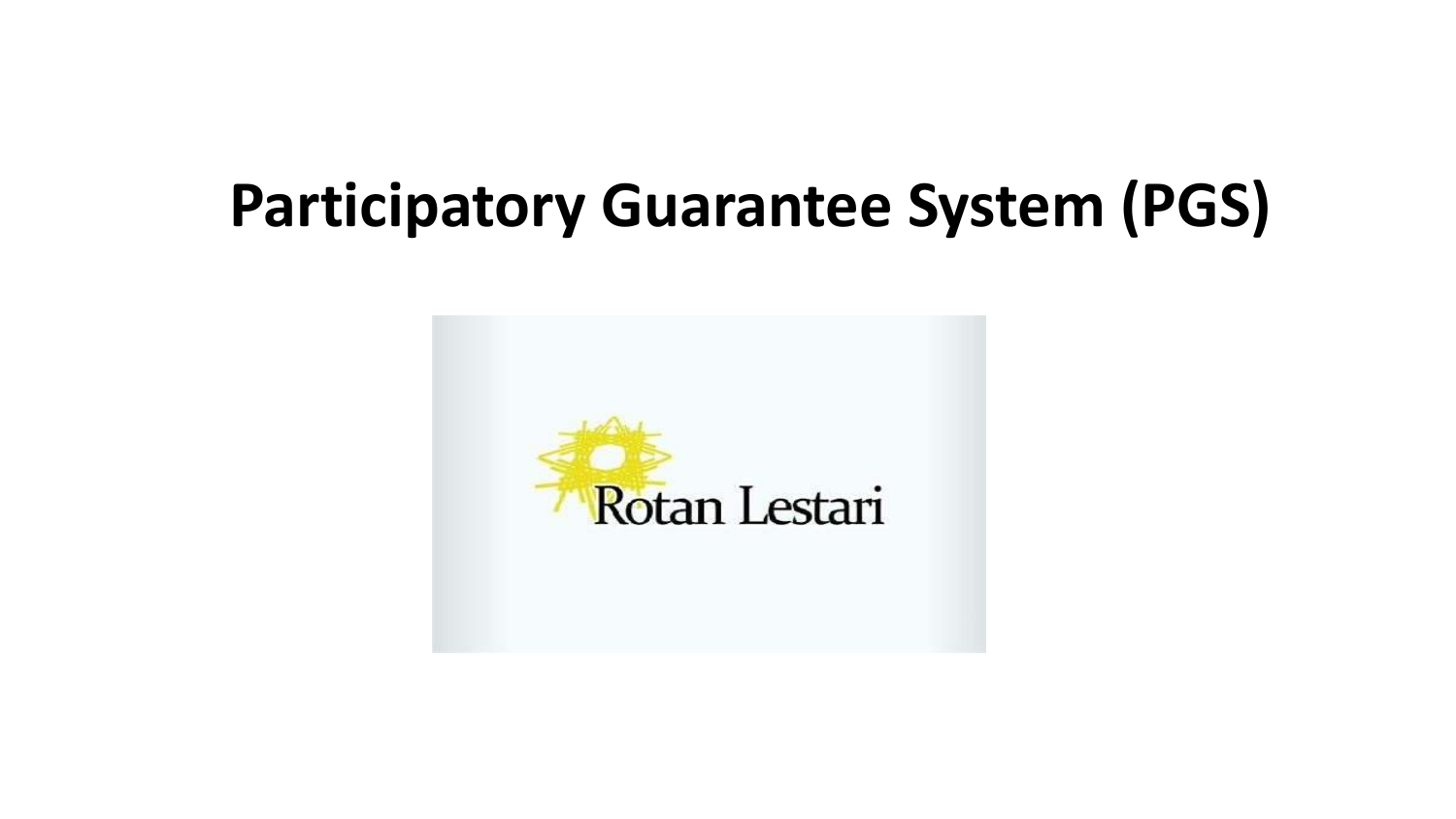### **PGS at Glance**

- "**Participatory Guarantee Systems** are locally focused quality assurance systems. They certify producers based on active **participation of stakeholders** and are built on a foundation of trust, social networks and knowledge exchange". (IFOAM, 2008)
- PGS is an **alternative** to third-party certification
- PGS **offer a complementary**: low-cost, locallybased system of quality assurance, less complicated paper work
- $\triangleright$  PGS is essential especially if we want to include **smallholder** farmers

### **What is PGS? Where is it being implemented?**

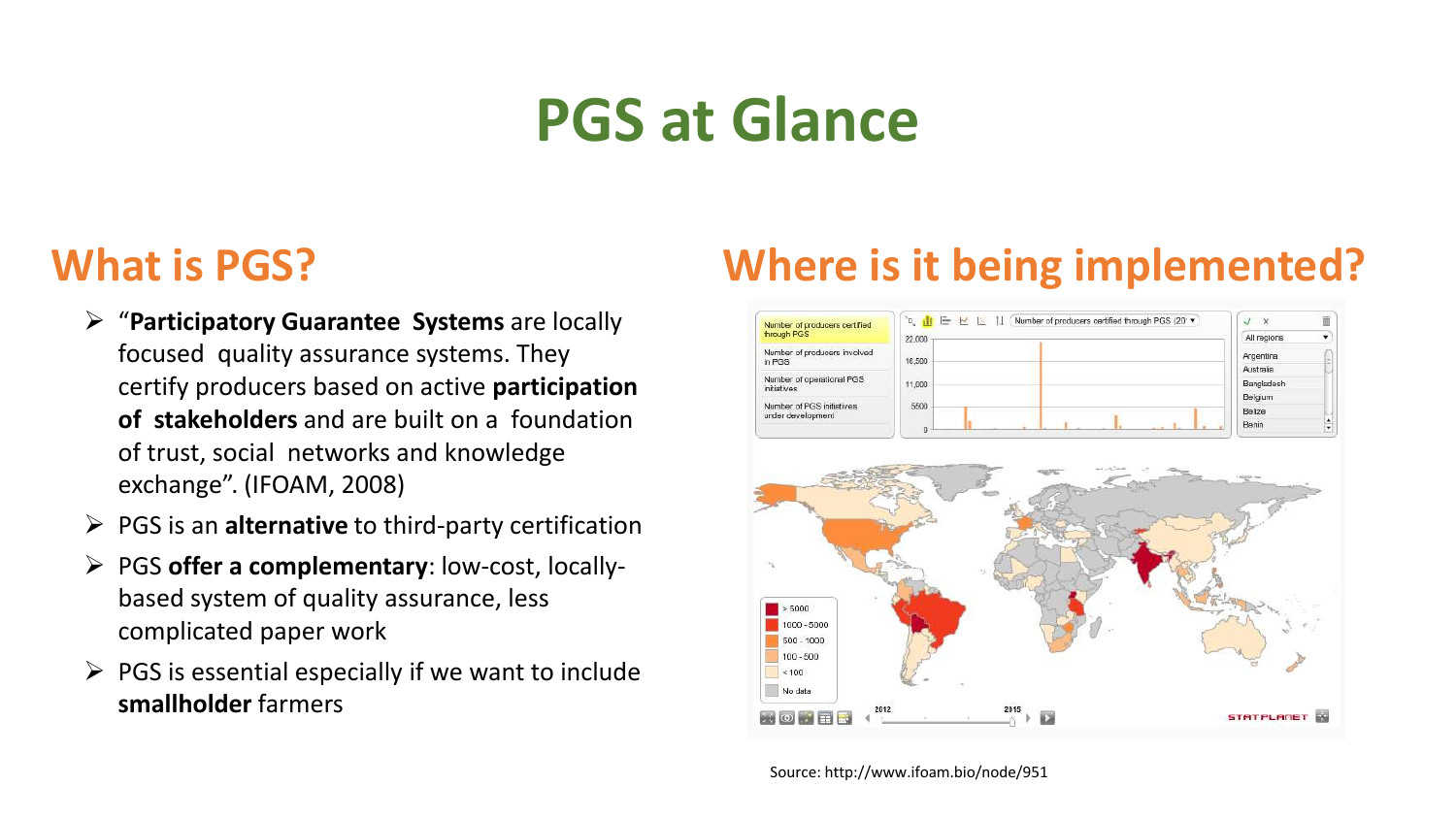# **What is PGS ROLES (PGS Rattan)?**

Participatory Guarantee System FOR RATTAN



### PGS ROLES: *Rotan Lestari* (Sustainable Rattan)

to provide added value to rattan farmers/gatherers and at the same time promote the processing and the sustainable management of rattan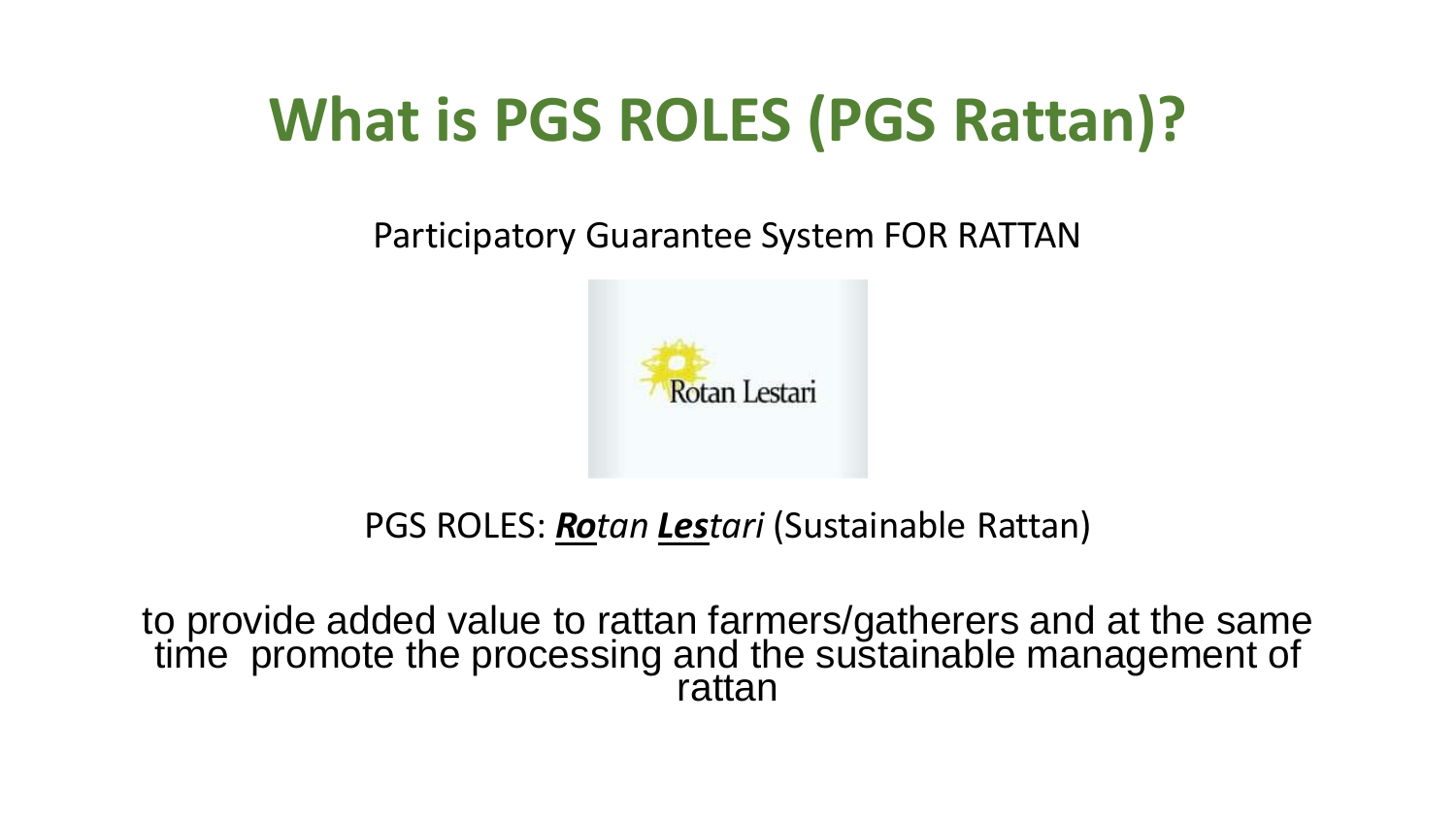### **Why is it important?**



**Sustainable? Who guarantee?**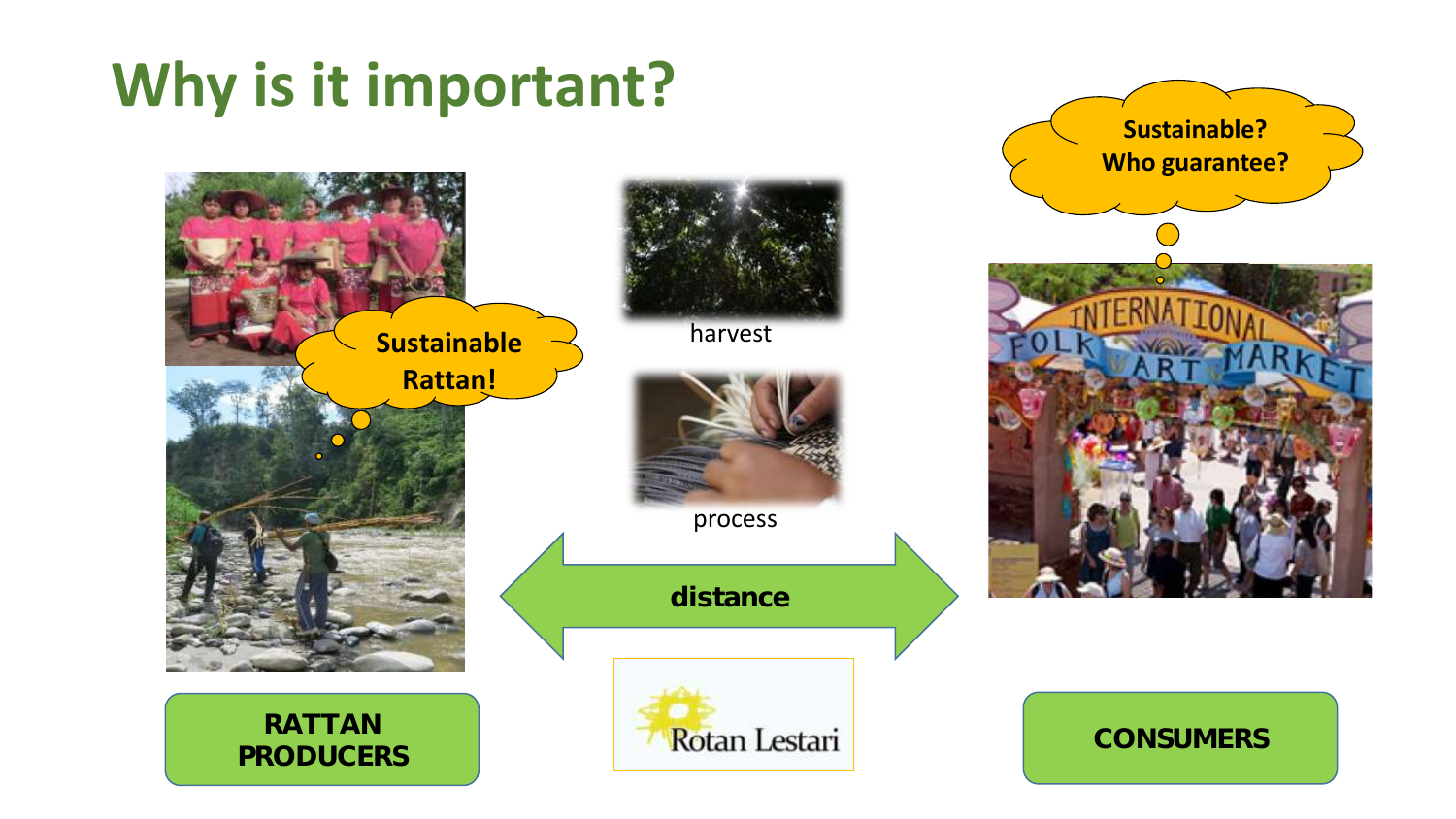#### **PGS ROLES STANDARD**

**Legality** Production Sustainability

Ecological Sustainability

#### Socio -cultural Integrity

**Traceability** 

#### **INSTITUTIONS INVOLVED**

- The PGS rattan system and standard was developed through **research, interviews and discussions with stakeholders** at district and national level.
- Several group discussions and workshops were held to gather inputs and feedback from **farmers, weavers, government officials, scientist, private sector and NGO representatives**
- After being finalized, the PGS ROLES standard has been tested in pilot site: **Eheng village (Kalimantan)** and **Namo village (Sulawesi)**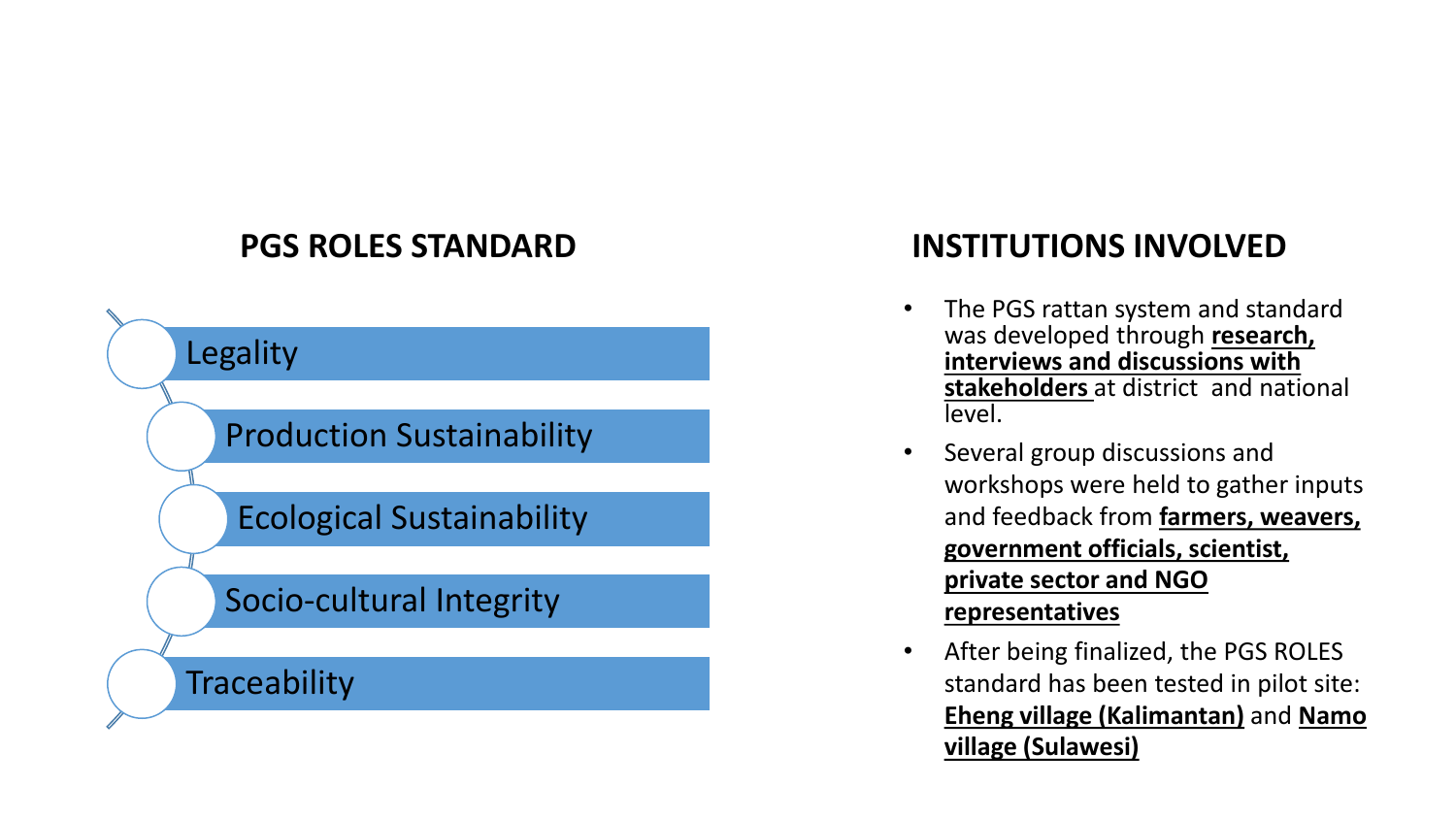# **The Process**



**government personnel**



**NGO representatives**





- > Inspection Report
- 





Production Report<br>
> Certification Decision: rattan garden/ forest



**rattan farmers or gatherers**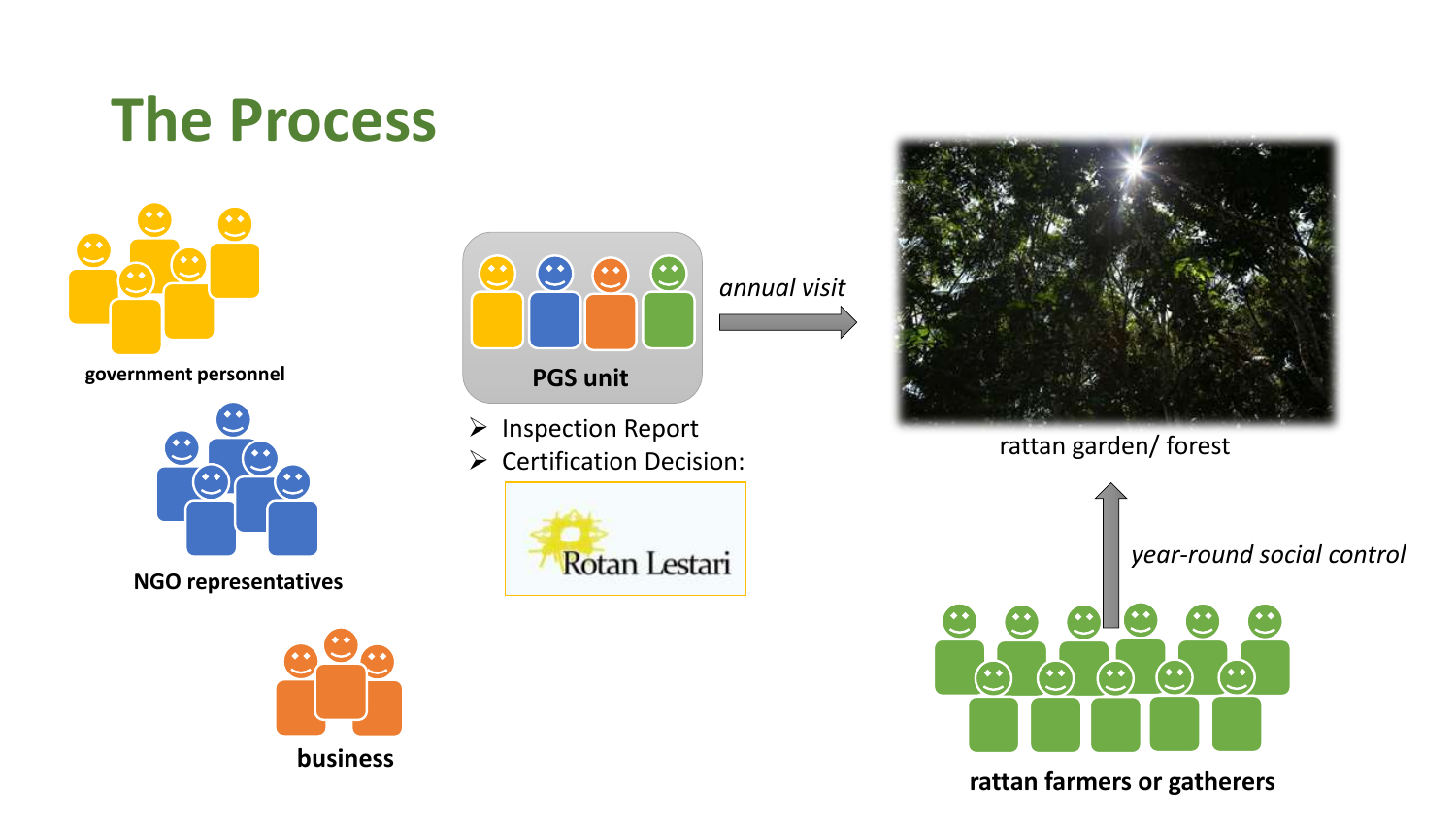#### **Results**

- Incentives encourage more rattan farmers/gatherers to maintain their rattan gardens/forest
- In Kalimantan: weavers have become more aware of their source of rattan materials
- In Sulawesi: PGS ROLES has become a start for community to finally benefit from forest village since it was established in 2012

PGS rattan products were successfully sold during and around International Folk Art Market (IFAM) in USA, 2014 and 2015

Buyer from UK has already ordered PGS certified rattan furniture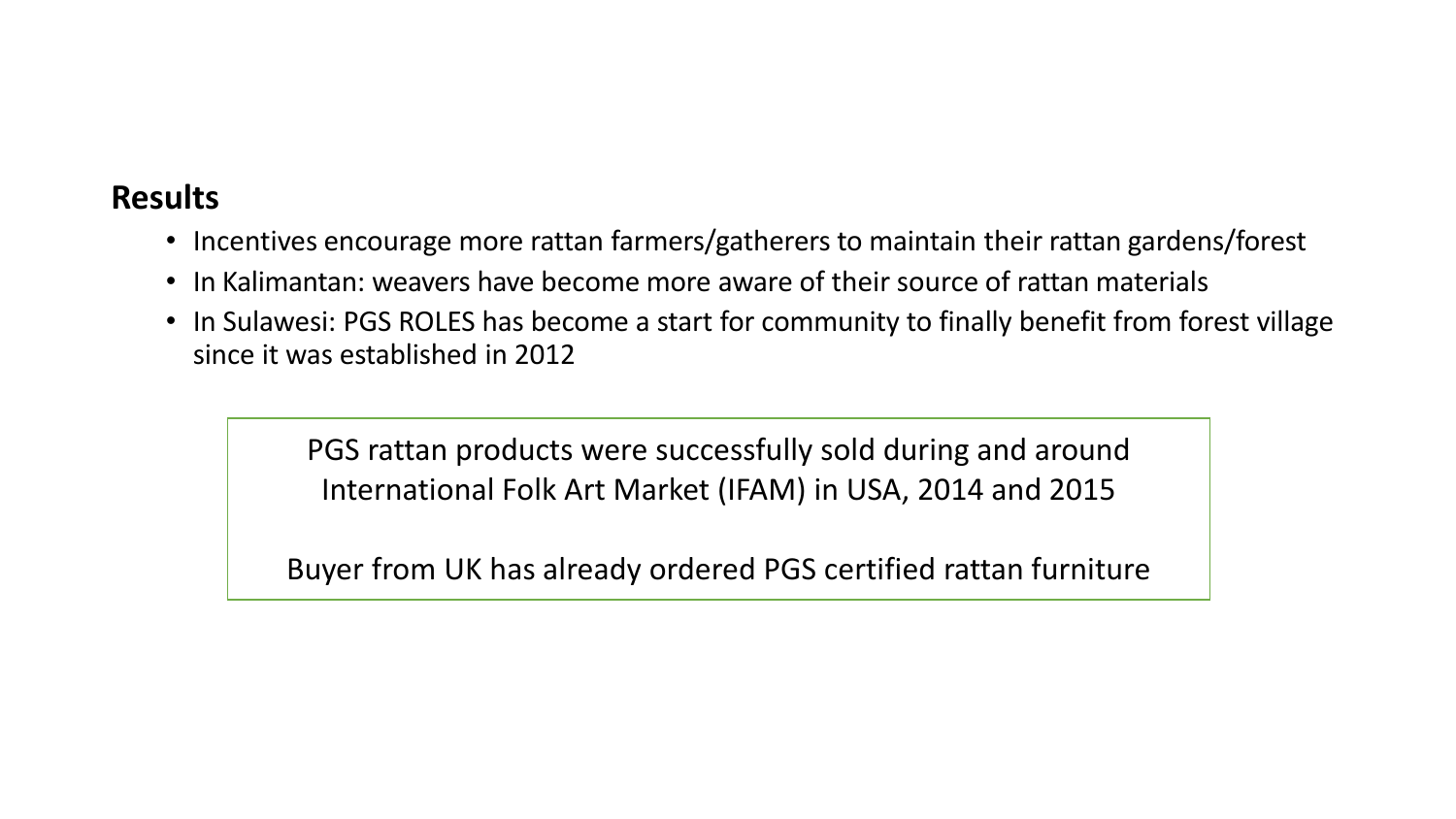### Eheng Village, East Kalimantan